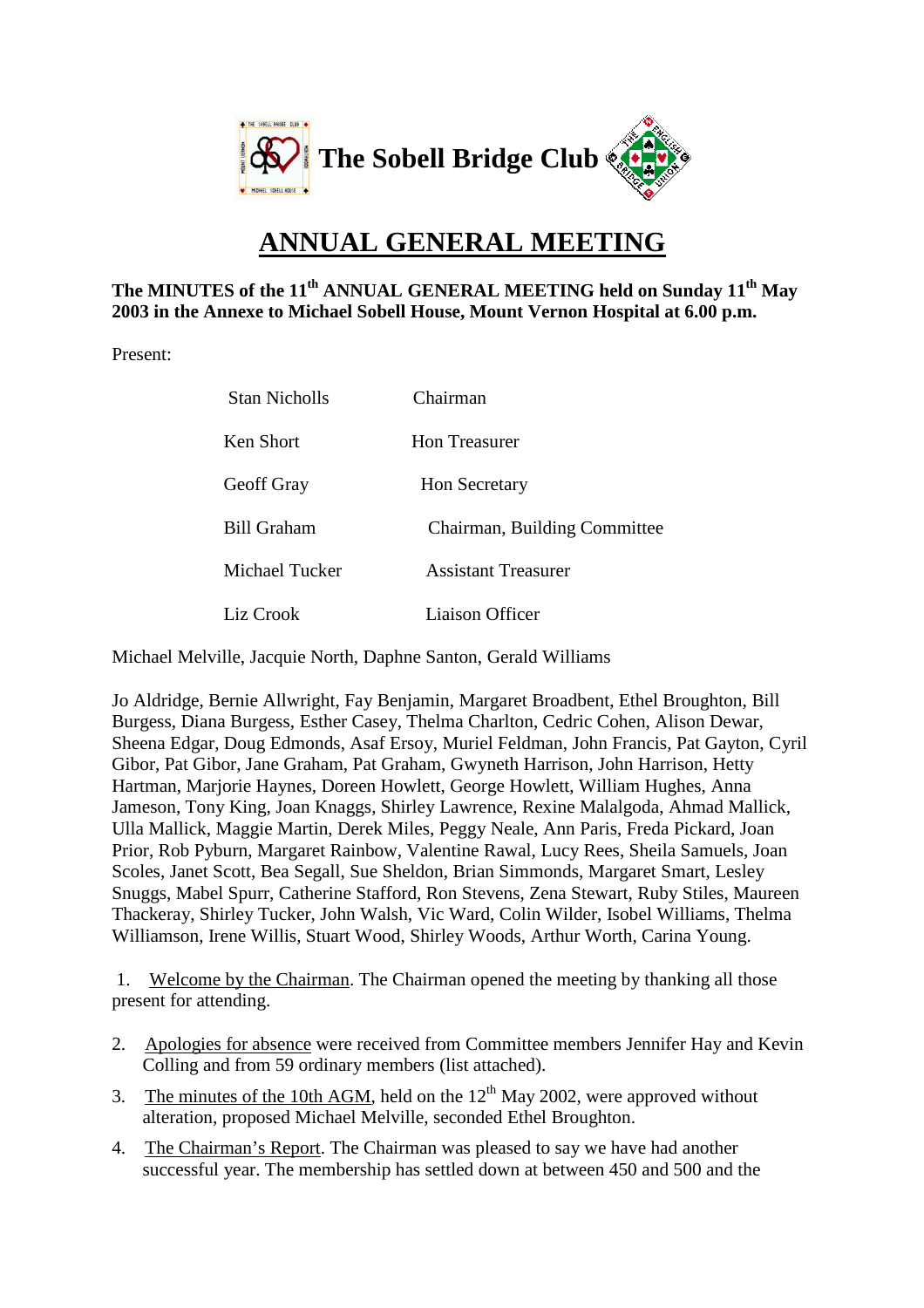attendance at the evening sessions remains quite high with as many as 22 or 23 tables on Mondays and Thursdays. We have as usual run a number of training courses and also held the usual four bridge weekends during the year.

One disappointment was having to cancel the Spring Bridge drive. Bill Hassey and Brenda Weston, together with Brian Simmonds ran a number of very successful drives last year, but Bill and Brenda have now had to step down, and we could not find anyone to take their place. The Chairman said he understood that a number of the members have now got together and have volunteered to run the catering for the other two bridge drives planned for the year.

On a brighter note, the Chairman said he was delighted to report that after a delay of almost 18 months, Hillingdon Council have at last granted planning permission to build a new Clubhouse. We are hoping to build a new Clubhouse jointly with the Northwood Cricket Club. Having attended the planning meeting back in January, and being told publicly that the project was approved, the Chairman and Bill Graham had been taken aback some months later when they learnt that the scheme had to be referred to the Office for Greater London for final approval. In the end, they raised no objections so the way is now clear for the Club to go ahead.

The Chairman commented that the estimated costs have risen and he proposed that we set up a small fund-raising group whose task would be to suggest possible ways of raising the extra finance we may need without just raising our fees. The Chairman asked for 6 or so members to volunteer. Anyone with banking or accountancy experience would be particularly welcome, or anyone with knowledge of fund-raising. But the main asset would be enthusiasm and drive. Should we borrow the money, seek sponsorship, hold more events or try for grants. Who would be prepared to volunteer?

Brian Simmonds asked about the likely cost of the building. Bill Graham responded that the anticipated cost is now £500,000. Our cost would be £250,000 plus extras and possibly VAT. Brian commented that we must employ professional people if we go ahead, as that way we will be covered by professional indemnity.

Maureen Thackeray said we should try the VAT helpline to get an answer on VAT. Bill Graham commented that he had tried, but had not been able to get firm advice. Cyril Gibor said we should get a quantity surveyor on board, because it appeared that the Cricket Club were getting more of the building than us. Bill Graham responded that we have got a quantity surveyor.

Sue Sheldon commented that we raise money for the Friends, but all the money appears to be going to the building. She asked how much do we give to the hospice, and why do we need a building. The Chairman said we have no security of tenure in any of our current meeting places. The Friends are supporting us in this venture. The Treasurer commented that the entire surplus goes to the Friends. We have arranged that they will give the money back to us for the building. Michael Melville commented that when the Club is in the new building, all funds barring expenses will go to the Friends.

Ruby Stiles asked about the likely maintenance costs, the Chairman responded they will be less than the current rents we pay.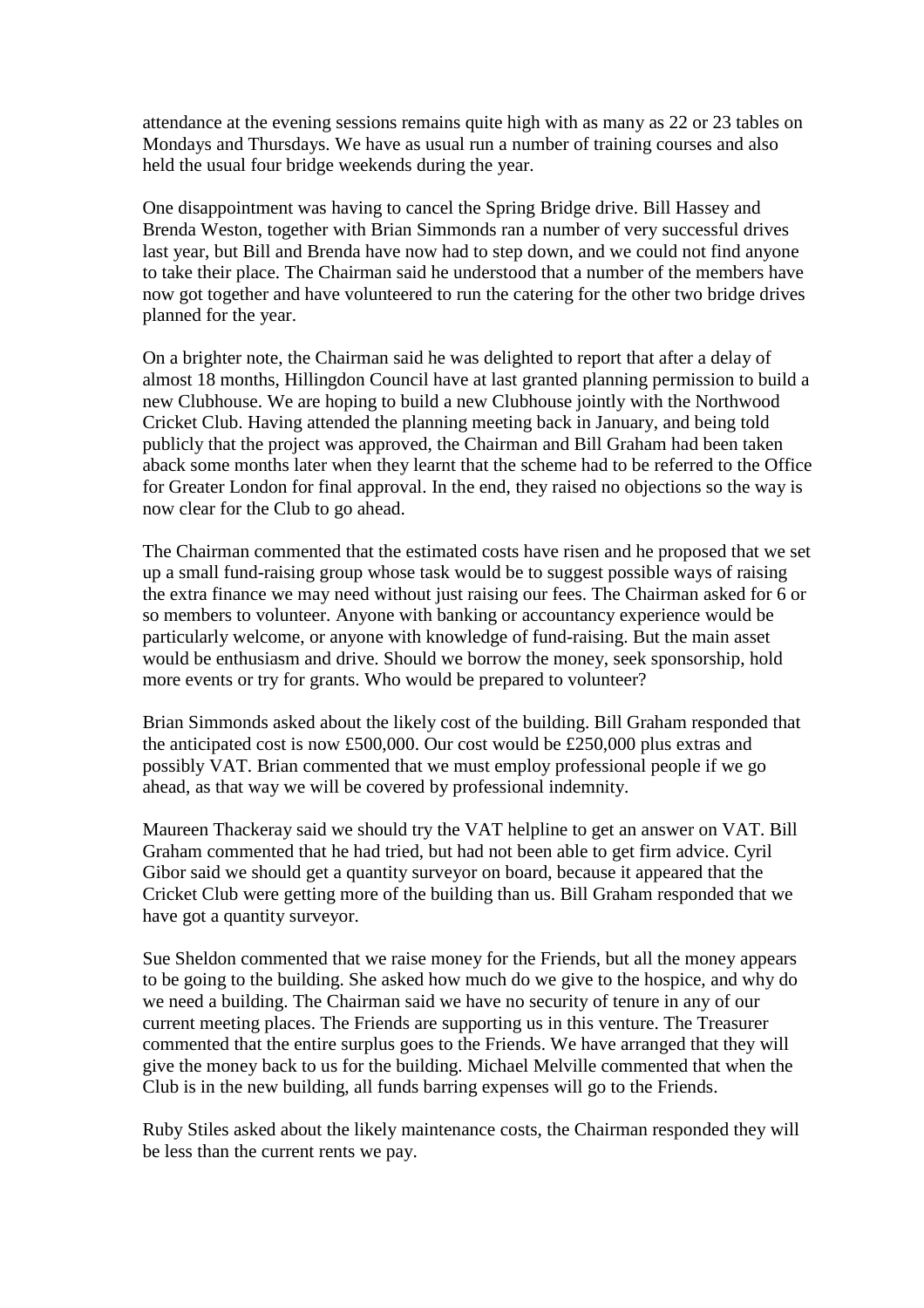Ruby Stiles asked who will own the building, the Chairman responded that the Friends would be the owners.\*\*

No volunteers for the fund-raising committee came forward at the AGM.

The Chairman went on to thank the two other officers of the Club, Ken Short and Geoff Gray, who both put in a prodigious amount of work to keep the Club going, and he also thanked the other members of the Club committee and the members of the subcommittees for all the hard work they have put in behind the scenes through the year. The Chairman included in this, Jane Culley who has taken on the job of producing the Club's newsletter, Liz Crook who is now our Liaison Officer, Asaf Ersoy for managing the website and publishing the scores so efficiently, Ruby Stiles for finding partners and Joan Prior for helping to organise the weekends.

The Chairman also thanked all those involved in organising and running the various sessions, including the Friday afternoon sessions run by Daphne Santon. He reminded all members that, when they have finished playing, they can help by putting the chairs and tables away. Some people seem to like to rush away, presumably back to their husbands or wives, as soon as they have finished playing.

The Chairman concluded by thanking all the members for their continuing support.

\*\* For information, the Chairman's comment at this point was incorrect. As currently proposed, there would be a 999 year lease on the building, held by a management company. This company would have two shares, one each held by the Cricket Club and the Bridge Club. The management company would sub-lease to the Cricket Club and the Bridge Club. The Friends would not be involved, except in connection with item 18 of the Constitution, regarding the disbandment of the Club.

5. The Hon Secretary's Report. The Secretary said that the Club now had 490 members, four more than this time last year, which was three more than the year before.

The Secretary endorsed the Chairman's thanks to all those who helped in running the Club, but said he wanted to single out the Tournament Directors in running the sessions. He himself had the easiest session to run, but, knowing the work involved, he was impressed by the way the other directors coped with the number we now have. We still seem to be able to keep our sessions friendly and easy-going, even with 22 tables in play. The Secretary thanked Kevin Colling, Brian Simmonds, George Howlett and Gerald Williams, and Daphne Santon for the way they maintain the sociable nature of the Club.

Finally the Secretary thanked Isobel Williams and Joan Prior for providing the buffet after the AGM.

6. The Hon Treasurer's Report. The Treasurer said that last year, after the AGM gave approval to go ahead with the building, the AGM also agreed to raise the playing fees to £2.50. As a result, the Club has had its best year ever, with a surplus of £42,033.61.

The bulk of the income is from the playing sessions; the net income is up by £8,000. Although we would expect a 25% increase from the raised fees, in fact more people are playing bridge, mostly on the Monday, Thursday and Friday evening sessions. Fees and Dues are roughly the same; we have about the same numbers of members. The Suppers did well, bringing in an extra £200-£300. Tuition also did well, with two beginners'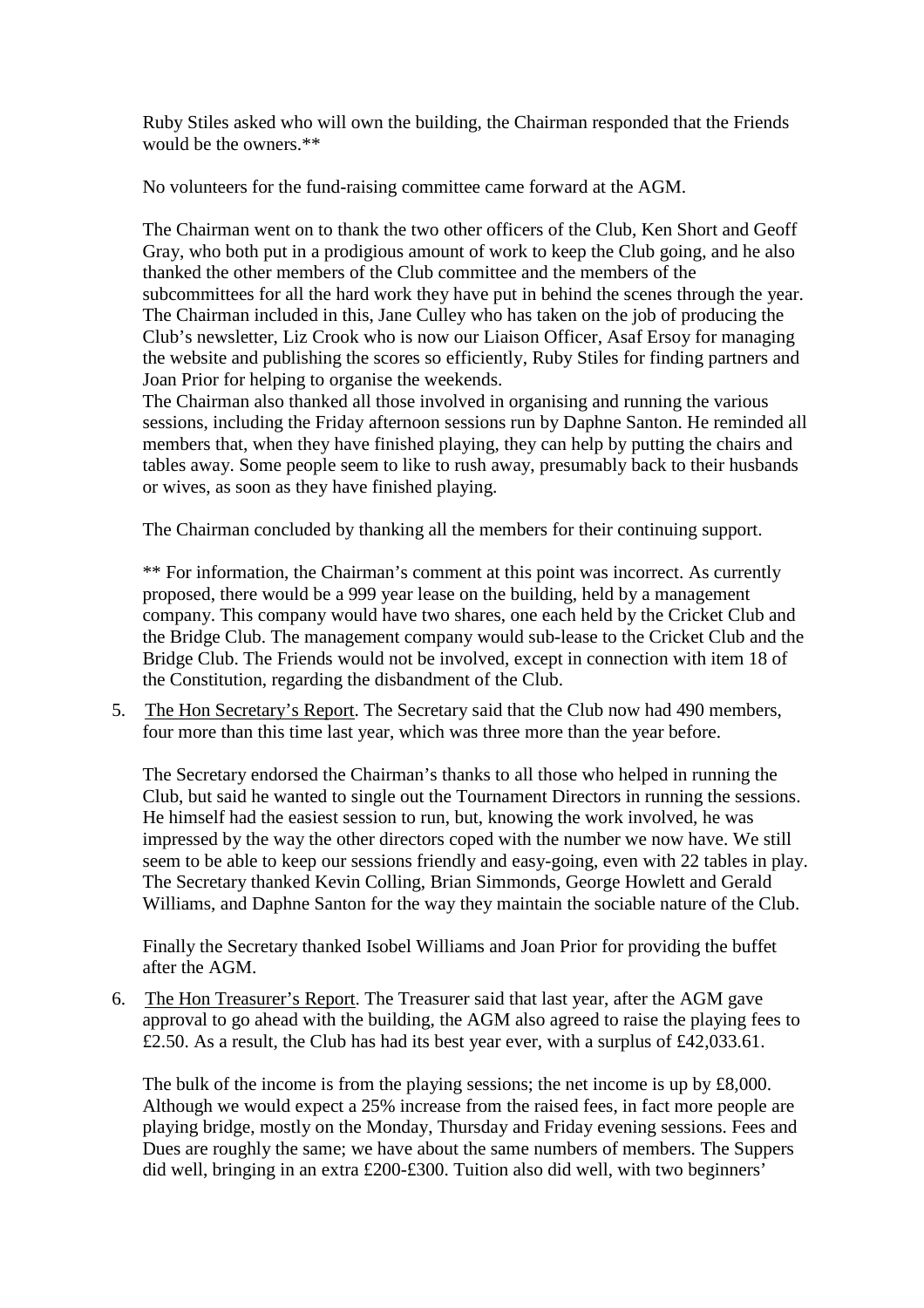courses and an improvers' course. Also the weekends away are up, particularly the weekend at Swindon did well. The marathon brought in over £2000 again.

The Treasurer thanked his helpers, Shirley and Michael Tucker, Ruby Stiles, Joan Knaggs and Kevin Colling.

Turning to the balance sheet, the Treasurer stated that cash in hand was up a little, there would be another £10,000 going to the Friends account shortly. Thee tables are shown as depreciating assets, however it is worth noting that we have found someone to repair them.

The Treasurer outlined the history of the building development fund. Starting in 1996-97 the funds have been passed to the Friends. They take the interest for their own purposes and keep the principle on our behalf. In April the fund stood at £200,000. The current estimated costs suggest we shall be just short of our needs at the end of next year.

Irene Willis asked why the Friends took the interest; the Treasurer responded that that was how it was set up originally. In the early days the fund was small but interest rates were higher.

Brian Simmonds noted that, as Auditor, he had signed the accounts, but we are still waiting on receipts for the last two donations to the Friends for £20,000. Lucy Rees asked how could the accounts be certified if not audited. Brian Simmonds responded that this is normal procedure, it would not be possible to do a full audit in the time available, and the certification procedure is acceptable practice.

The Treasurer said he had given a presentation about the building to the Board of the Friends six weeks ago. The Board accepts that it is an investment for the future.

- 7. Motion to Approve the Accounts. The accounts were approved, proposed Ahmad Mallick, Pat Graham seconded.
- 8. Report by the Chairman of the Playing Subcommittee. The Playing Secretary had prepared a report in advance; this was read to the members by the Competitions Manager: -

' First of all, can I apologise for not being present this evening, but somehow the lure of the Grand Canyon was greater. Also may I thank Michael for presenting my report.

As may already have been mentioned, our numbers playing in the Olwen Bettesworth Hall have been growing throughout the year, and, while this is good for our income, it means more work for the people who set up the hall, the Tournament Directors and the Scorers. On a few occasions something has gone wrong with the cards or the travelers or the scoring, and some sessions have not been scored. The purpose of me mentioning it here, is to stress to all members that you ALL have a responsibility at the table to make sure that everything is done correctly. If we all take that on board, then hopefully the sessions will run smoothly and the Tournament Director will not be forced to make these unpopular decisions. Don't forget that all our helpers are doing this work so that you can enjoy your bridge, and I do not expect the TD's or the scorers to spend hours of their time trying to sort out problems.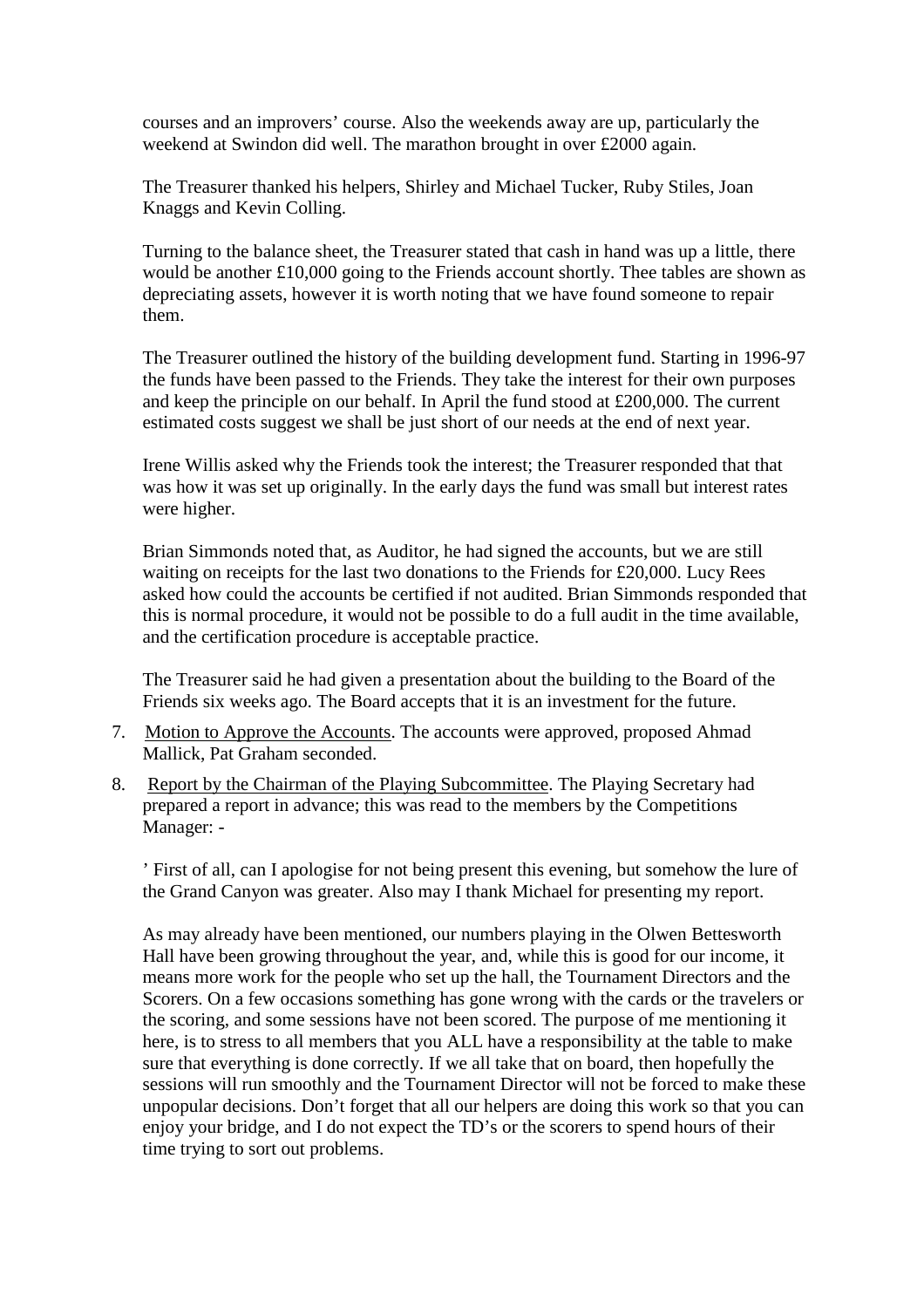Well, that's the moan over with, so what else has been happening this year.

Because all of the sessions are so popular, we decided half way through the year to introduce 2 more annual competitions, for Monday and Friday evenings, so that all sessions now have a competition.

Ethel Broughton has very kindly donated a silver plate, The Broughton Trophy, for the Monday evening competition. A silver cup has been bought by the club for the Friday evening competition, and has been named The Graham Trophy in recognition of generous donations made to the club over the years by Helen and Douglas Graham.

The criteria for all the evening competitions are the same – the pair with the highest average percentage and a minimum number of attendances of 25. For this year only, however, the Monday competition has been based on the highest number of Master Points gained from  $2^{nd}$  September 2002 to 31<sup>st</sup> March 2003. This was due to technical difficulties in processing the data.

We have had 2 teams competing in the West Herts League this year. The team including Doug and Anne Edmonds and Robin Pyburn has continued to play in the first division. After the AGM last year a new team came forward, consisting of Pat and Cyril Gibor, Howard and Elaine Atkins and Ron Stevens. As a new team they were put into the  $3<sup>rd</sup>$ division. They have reached the final of the knockout plate competition.

The running of the simultaneous competitions became a little contentious this year, with some people wanting to play and others not. One of our members came up with a brilliantly simple idea (but one that your committee had not thought of !) which was to hold 2 sessions of bridge at the same time, one normal and one simultaneous. This seems to have been successful and Michael will report on the competitions next.

Before he does, I would like to thank everyone concerned with running the bridge sessions. There is a great deal of work that goes on to provide us all with enjoyable games of bridge. I hope you all appreciate this, because I certainly do.'

The Competitions Manager went on to inform the meeting of the results attained by the Club in the Simultaneous Pairs competitions in which we participated during the year.

The Club did well in the David Boston Simultaneous Pairs, which attracted 1129 pairs overall. Marion Sweet and Geoff Gray were 13<sup>th</sup> overall, and winners of the Herts division, while Allan Chalmers and Phil Ryan were  $19<sup>th</sup>$  overall and winners of the County Masters division. Both pairs received cash prizes.

In the Herts Simultaneous Pairs, we had three pairs in the top 7, with Catherine Stafford and Mike Gentry  $2<sup>nd</sup>$ , and Bob Batchelor and Hermann Hirschberger  $4<sup>th</sup>$ . There are prizes for these pairs to be presented at the Herts Bridge Association AGM on the  $18<sup>th</sup>$  May. In 7<sup>th</sup> place were Moira Wishart and Geoff Gray.

For the EBU Simultaneous Pairs, out of 2300 pairs participating, the Club had 4 pairs in the top 100. They were Zofia Poplawska and David Kilby,  $18^{th}$ ; Catherine Stafford and Derek Miles,  $44^{\text{th}}$ ; Ian Teasdale and Mike Gentry,  $51^{\text{st}}$ , and Shirley Tucker and Maggie Martin,  $100^{\text{th}}$ .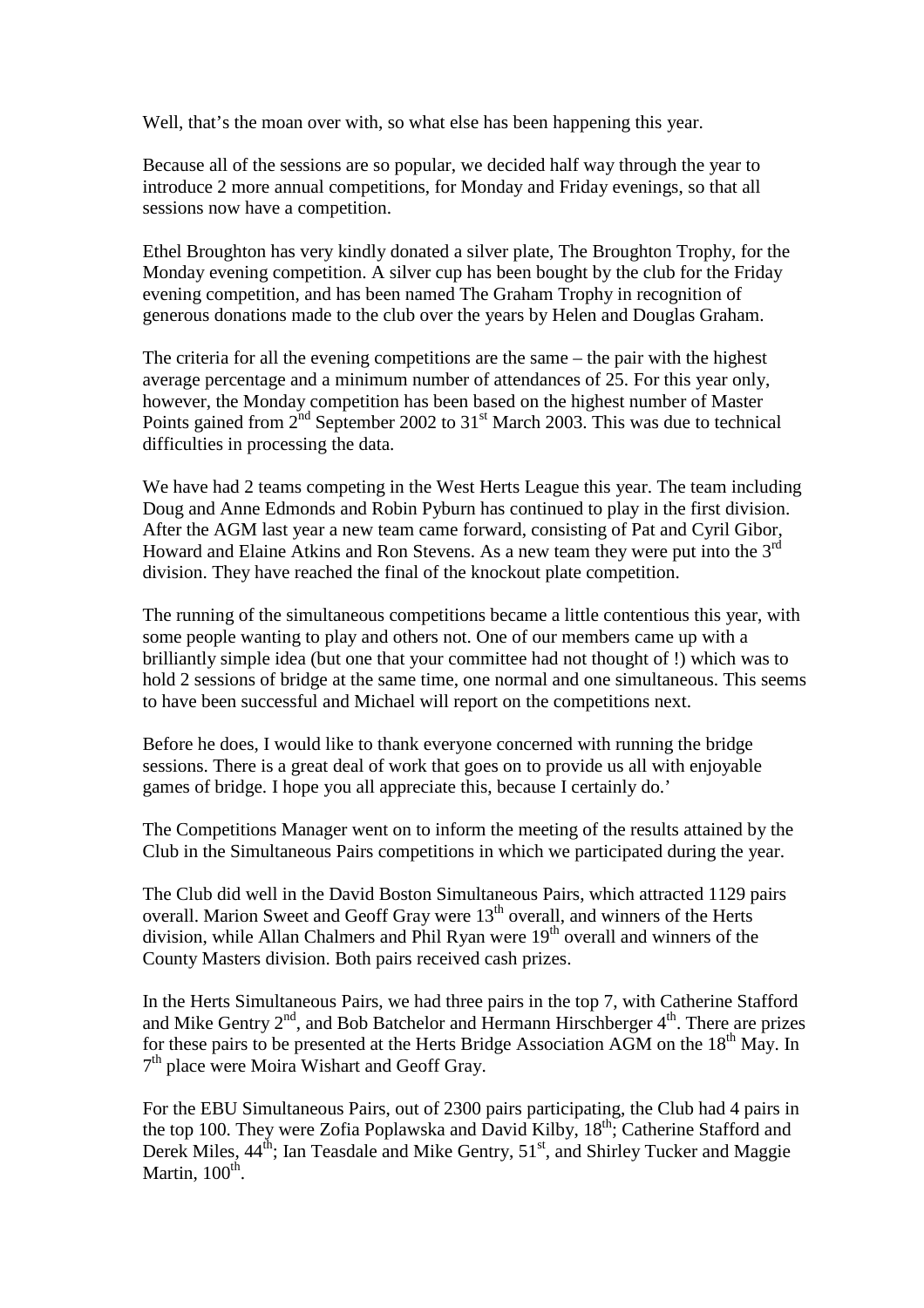- 9. Report by the Chairman of the Social Subcommittee. There was no report given.
- 10. Report by the Chairman of the Building Subcommittee. The Building Secretary started by apologising to the Club for informing everyone in January that we had planning permission. This was not the case despite three club members with good hearing coming away from the planning meeting with that conclusion. He thanked Len Turner for deputising for him at the last two AGMs, and to the members as a whole for the support for the petition to Hillingdon councillors.

The building committee and the officers of the Club have followed the terms of reference agreed at the 2001 and 2002 AGMs. The reasons behind those terms have not changed. Our accommodation at the OB hall is not guaranteed, and the Annexe is also subject to other demands. The future of Mount Vernon itself is in question.

Meetings with the Northwood CC have taken place through the year, with little progress of late due to the delays to the planning application. Nevertheless progress has been made on a framework within which the two clubs can operate. We have draft agreements developed by Alison Dewar; the buildings secretary expressed his thanks to her for her work.

We have seen the draft planning permission document, and the 13 conditions attached thereto. None of them appear to relate to the Bridge Club activities, but we need to discuss them with our legal advisors, the CC and the architects in the near future. Also we need to discuss the views expressed in this meeting. This means further delay, so the planned September 2003 construction start date may not be feasible.

The design of the building has altered considerably since the 2002 AGM. The plan now has a bridge playing area at ground floor level that will accommodate 25 tables and adequate storage, bar and office facilities for our own use. There are shared toilet and kitchen facilities between the two club areas. There is a difference between this plan and that approved by the planning authorities, in that a stairway is shown providing access to the upper space above the main hall. This could be used for Rubber Bridge and tuition, if the Club agrees. Access for disabled people and fire escapes would apply to this.

If we want to develop the first floor area, there would be an extra capital cost of around £30,000. At the moment, the capital cost on current estimates is basic cost of £250,000, plus heating installation costs of £15,000. We must have adequate heating. We have spent to date £2300. There is also the question of VAT. We need concrete advice on VAT. The Cricket Club is considering registering for VAT.

The next stage will be the architect's detailed plans and their submission to builders with an invitation to tender. This will cost more money. At the same time, a legal framework for both clubs will need to be established.

The Building Secretary concluded by thanking the officers of the Club and the members of the Building Committee for their contribution to the project.

Brian Simmonds asked what would be the benefit of registering for VAT, as we would then have to pay VAT on our income.

Margaret Broadbent asked if the Club would sublet the room for functions; the Chairman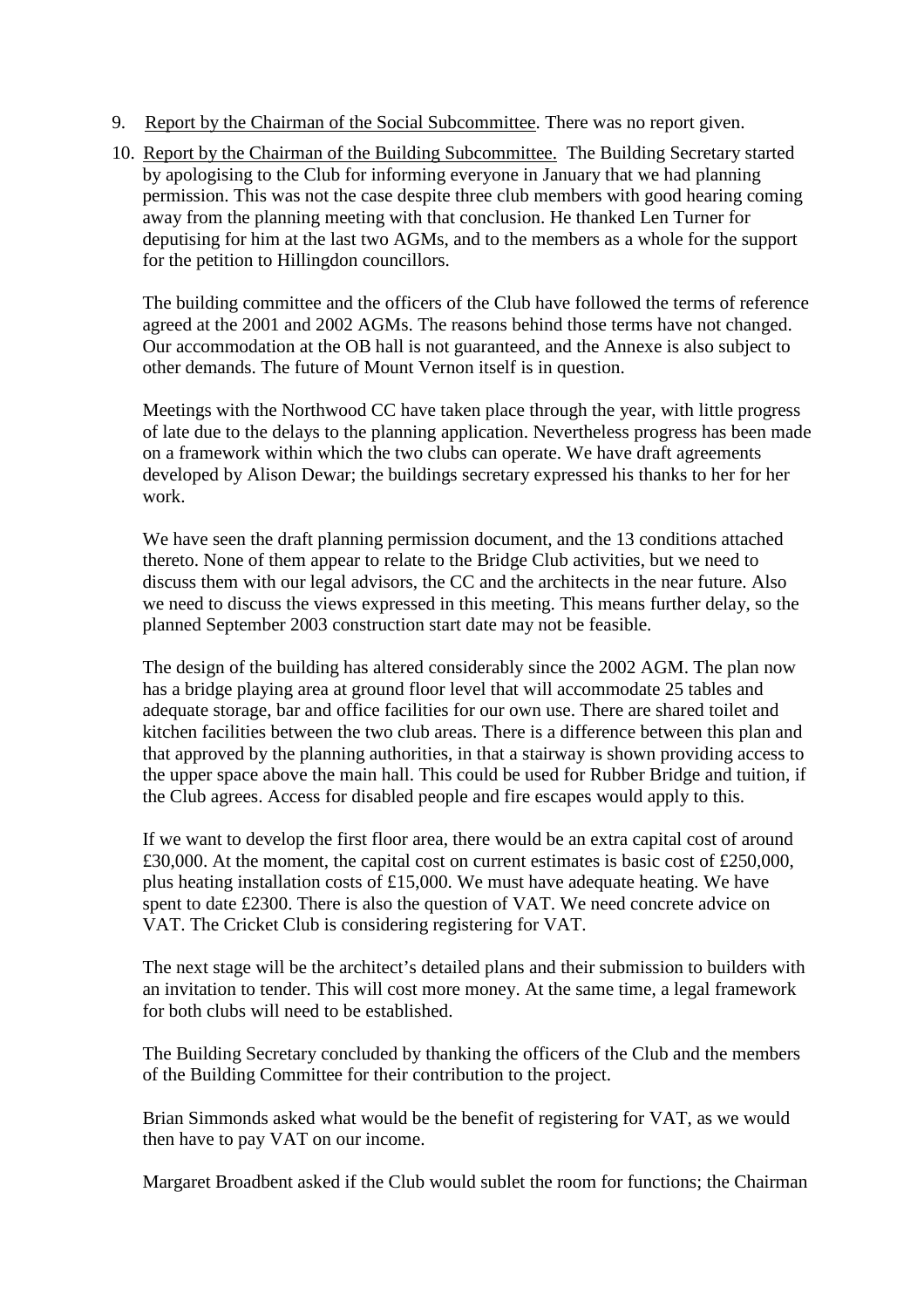replied that we probably would.

Cyril Gibor asked if the Club had considered a loan or mortgage to cover any shortfall; the Chairman said this is possible, but it would be a matter for the fund-raising committee. Michael Melville commented that one option would be to ask for interest-free loans from members, which could be refunded by exemption from playing fees.

- 11. Proposed Changes to the Constitution. No proposed changes had been put forward.
- 12. Election of Committee Members. The Secretary said that the position of Social Secretary was vacant. At the moment a small group has got together to organise the next drive, and we shall see if anyone from the group wishes to represent the on the committee.

He commented that during the year Liz Crook had volunteered to become our Liaison Officer. He expressed the committee's thanks to her and also to Len Turner, who had continued to do the work long after he retired from the post.

The Secretary said that all the existing members were standing for election again, and there was no competition for any places. He therefore asked that the committee be reelected en-bloc. This was agreed, proposed Tony King, seconded Brian Simmonds.

- 13. Election of Honorary Auditor. Brian Simmonds said he was willing to continue as Auditor, Ron Stevens proposed that he be re-appointed, Michael Melville seconded.
- 14. Any Other Formal Business. Ron Stevens commented that, in making his report, the Competitions Secretary, Michael Melville, had omitted to include himself in the team that had reached the final of the plate.

The formal meeting closed at 7.20 p.m., and was followed by the presentation of Championship Prizes. George Howlett announced the prizewinners:

Broughton Trophy (Monday evening):

- $1<sup>st</sup>$ Michael Melville and Ron Stephens
- $2^{nd}$ Kevin Colling and John Wood

Ethel Broughton presented the trophy to Michael Melville and Ron Stephens

President's Trophy (Tuesday evening)

- $1<sup>st</sup>$ Colin Thomas and Eddie O'Sullivan
- $2<sup>nd</sup>$ Joan Prior and Barry Davey

None of the prizewinners were present; the trophy will be presented at the next Tuesday session.

L and R Trophy (Thursday evening):